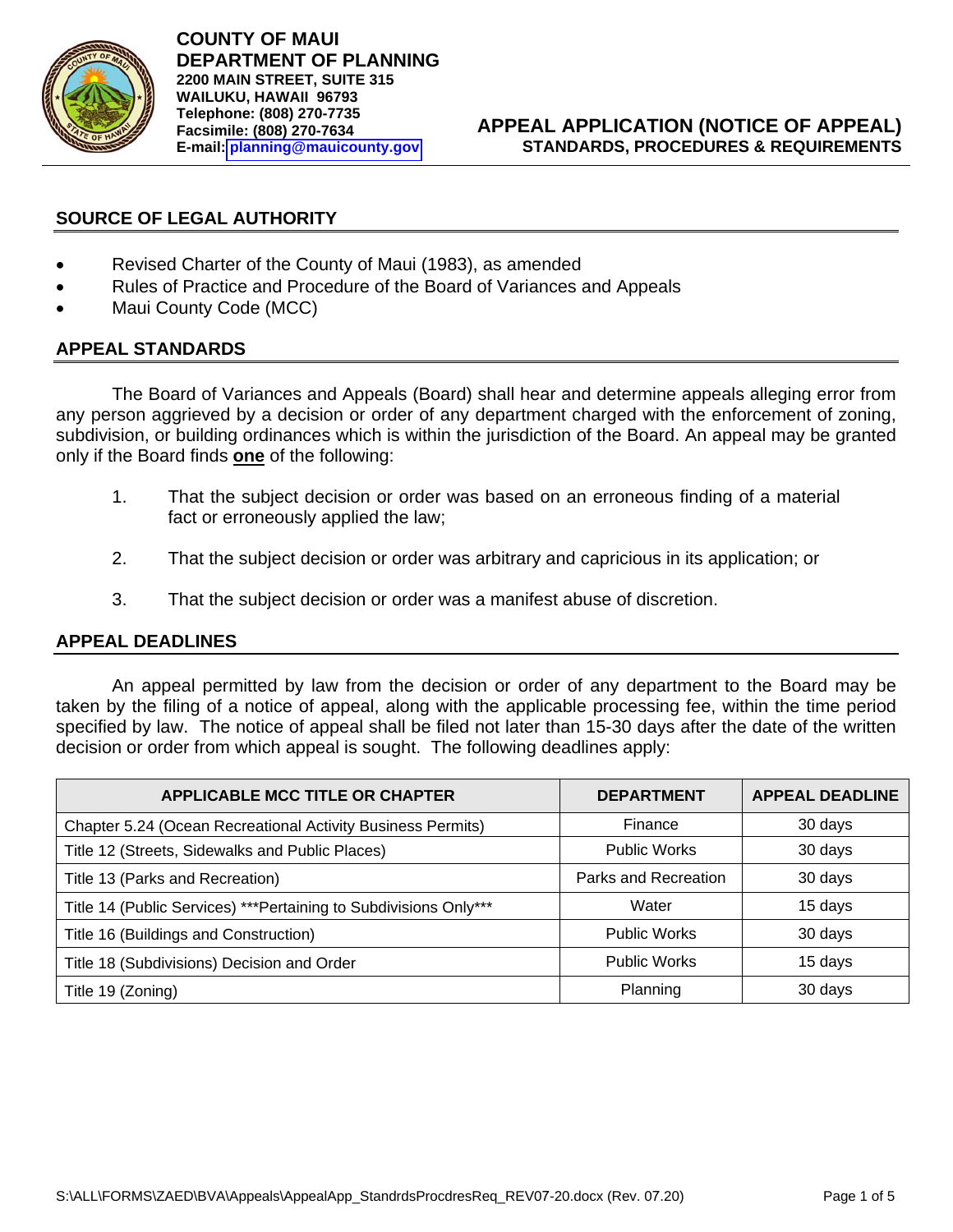

 $\mathbf{I}$ 

**COUNTY OF MAUI DEPARTMENT OF PLANNING 2200 MAIN STREET, SUITE 315 WAILUKU, HAWAII 96793 Telephone: (808) 270-7735 Facsimile: (808) 270-7634 E-mail: planning@mauicounty.gov**

#### **APPLICATION PROCEDURES**

Please submit **one (1) original plus 15 copies** of the following documents, **including an electronic copy in PDF format of the full application packet on a compact disk or flash drive**. Upon receipt, the Department of Planning shall schedule a meeting date on the agenda of the Board, provided that the application is deemed complete. Incomplete applications will be returned with a statement identifying the reason(s), with an opportunity to resubmit a completed application, along with a motion to request a time extension for filing (an untimely) notice of appeal, if applicable.

#### **APPLICATION REQUIREMENTS**

Completed and signed application (Notice of Appeal). (Form 1)

*Application shall be signed by ALL of the subject property owners, if applicable. A(n) additional signature page(s) may be added if needed.* 

*Fillable PDF versions of this application are available online at the Department's website (www.mauicounty.gov). (Home > Departments > Planning Department > Development Permits, Applications & Reviews > Variances & Appeals > Board of Variances & Appeals)*

A written analysis by the aggrieved person justifying the appeal. (Form 2)

A copy of the order or decision appealed from.

Documents which identify the owner(s) of the subject property.

*If the Applicant is not the owner, provide a signed and notarized letter from the owner, authorizing the appeal.* 

*If the applicant/owner wishes to designate a representative, provide a signed and notarized letter authorizing said representation.*

A location map on an 8½"x11" sheet of paper, identifying the site, adjacent roadways, and identifying landmarks.

Proof that service of the subject application was made on all parties to the appeal. (Form 3)

*Said proof of service may be submitted within seven (7) days after the filing of the notice of appeal. Failure to provide proof of service may result in an incomplete application, thus the forfeiture of your right to appeal.* 

*The Applicant/Appellant is required to serve a file marked copy of the Notice of Appeal, by certified mail or hand-delivery, to the Department of Corporation Counsel, in addition to the Department being appealed from.*

Non-refundable filing fee (see [Fee Schedule - Table A\)](https://www.mauicounty.gov/DocumentCenter/View/1678/Planning-App-Fees-Table-A-and-Table-B?bidId=), payable to *County of Maui, Director of Finance*.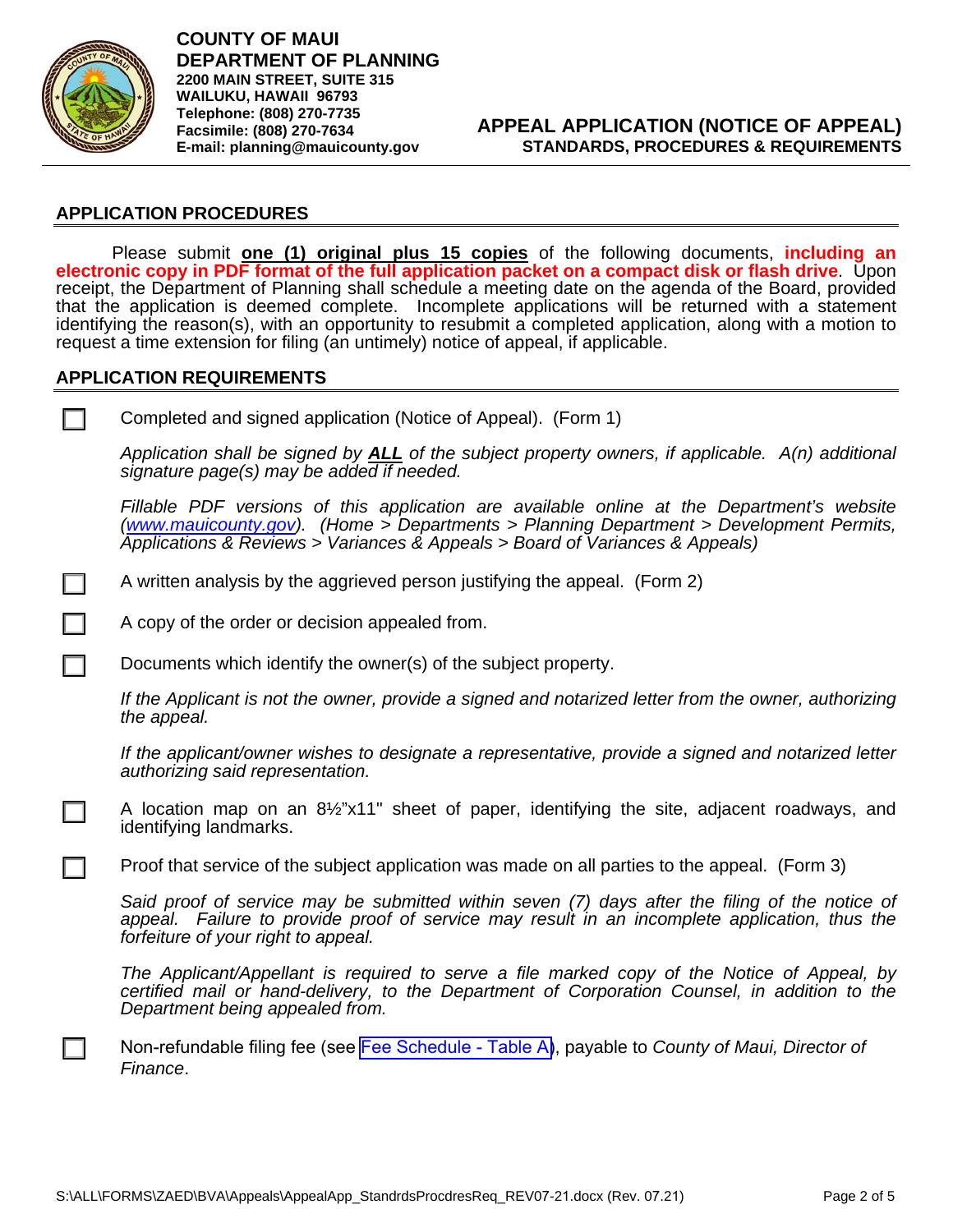# **APPEAL APPLICATION**

(NOTICE OF APPEAL)

| Applicant/Appellant's Name:                                                                                                                                                                                                                           |  |  |  |         |      |  |
|-------------------------------------------------------------------------------------------------------------------------------------------------------------------------------------------------------------------------------------------------------|--|--|--|---------|------|--|
| Telephone No:                                                                                                                                                                                                                                         |  |  |  | E-mail: |      |  |
| <b>Mailing Address:</b>                                                                                                                                                                                                                               |  |  |  |         |      |  |
| Applicant/Appellant's interest, if not owner:                                                                                                                                                                                                         |  |  |  |         |      |  |
| Owner's Name:                                                                                                                                                                                                                                         |  |  |  |         |      |  |
| Telephone No:                                                                                                                                                                                                                                         |  |  |  | E-mail: |      |  |
| <b>Mailing Address:</b>                                                                                                                                                                                                                               |  |  |  |         |      |  |
| Project Name:                                                                                                                                                                                                                                         |  |  |  |         | TMK: |  |
| <b>Street Address:</b>                                                                                                                                                                                                                                |  |  |  |         |      |  |
| Applicable Ordinance(s), Rule(s), or Regulation(s) and Section(s):                                                                                                                                                                                    |  |  |  |         |      |  |
|                                                                                                                                                                                                                                                       |  |  |  |         |      |  |
| Nature of appeal (description of the facts material in consideration of the appeal presented, the<br>alleged error committed by the agency, and any relevant statutes, ordinances, or administrative<br>rules pertaining to the matter under appeal): |  |  |  |         |      |  |
|                                                                                                                                                                                                                                                       |  |  |  |         |      |  |
|                                                                                                                                                                                                                                                       |  |  |  |         |      |  |
|                                                                                                                                                                                                                                                       |  |  |  |         |      |  |
|                                                                                                                                                                                                                                                       |  |  |  |         |      |  |
|                                                                                                                                                                                                                                                       |  |  |  |         |      |  |
|                                                                                                                                                                                                                                                       |  |  |  |         |      |  |
|                                                                                                                                                                                                                                                       |  |  |  |         |      |  |
|                                                                                                                                                                                                                                                       |  |  |  |         |      |  |
|                                                                                                                                                                                                                                                       |  |  |  |         |      |  |
|                                                                                                                                                                                                                                                       |  |  |  |         |      |  |
|                                                                                                                                                                                                                                                       |  |  |  |         |      |  |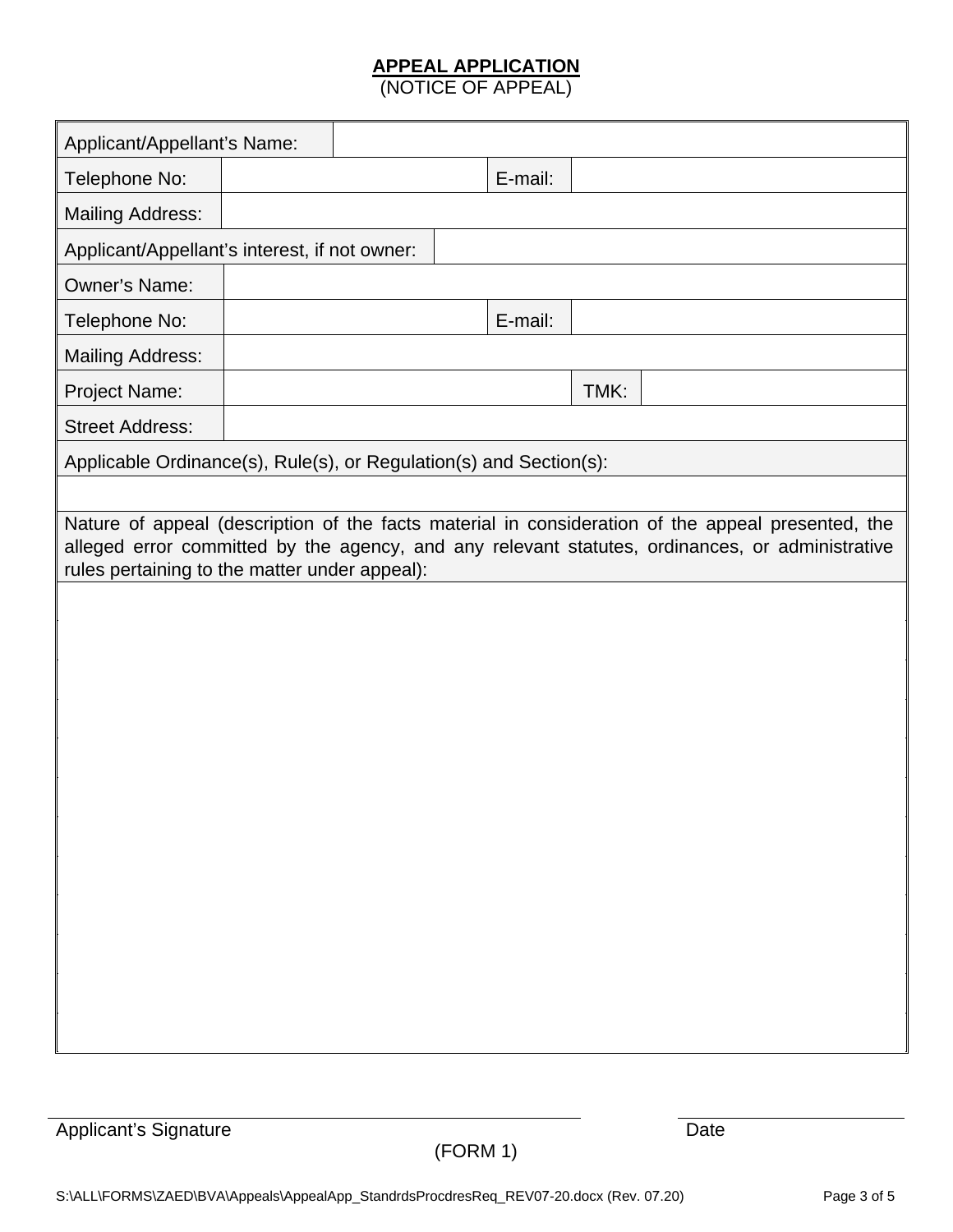# **JUSTIFICATION FOR APPEAL**

An appeal may be granted only if the Board finds one of the following:

| 1. | That subject decision or order was based on an erroneous finding of material fact or<br>erroneously applied to the law. |
|----|-------------------------------------------------------------------------------------------------------------------------|
|    |                                                                                                                         |
|    |                                                                                                                         |
|    |                                                                                                                         |
|    |                                                                                                                         |
| 2. | That the subject decision or order was arbitrary or capricious in its application.                                      |
|    |                                                                                                                         |
|    |                                                                                                                         |
|    |                                                                                                                         |
|    |                                                                                                                         |
| 3. | That the subject decision or order was a clearly unwarranted abuse of discretion.                                       |
|    |                                                                                                                         |
|    |                                                                                                                         |
|    |                                                                                                                         |
|    |                                                                                                                         |

Applicant's Signature Date

(FORM 2)